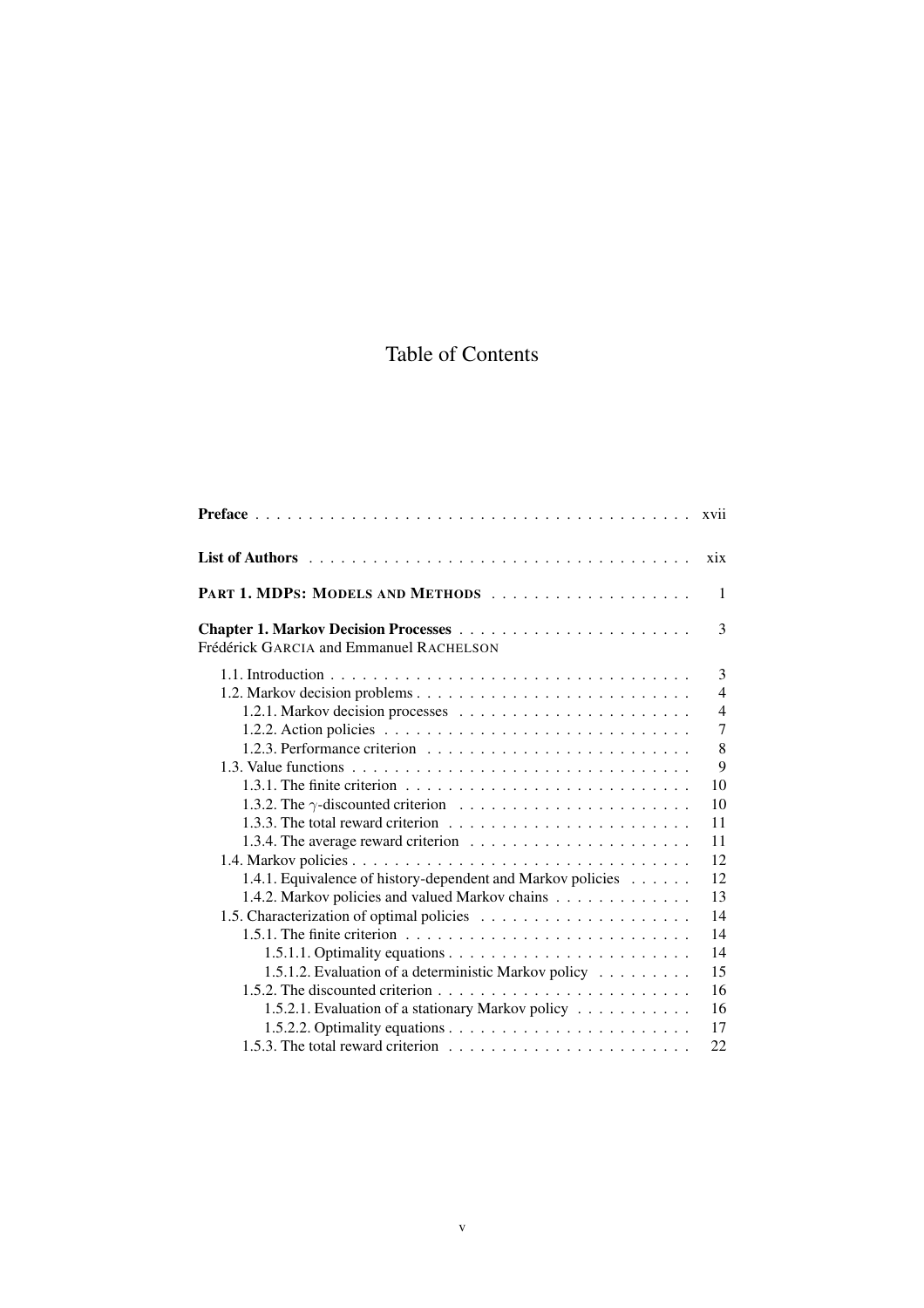# vi Markov Decision Processes in AI

|                                                                                                                                                                                               | 24 |
|-----------------------------------------------------------------------------------------------------------------------------------------------------------------------------------------------|----|
| 1.5.4.1. Evaluation of a stationary Markov policy                                                                                                                                             | 24 |
|                                                                                                                                                                                               | 27 |
|                                                                                                                                                                                               | 28 |
| 1.6.1. The finite criterion $\ldots \ldots \ldots \ldots \ldots \ldots \ldots \ldots \ldots$                                                                                                  | 28 |
| 1.6.2. The discounted criterion $\ldots \ldots \ldots \ldots \ldots \ldots \ldots \ldots$                                                                                                     | 28 |
|                                                                                                                                                                                               | 28 |
| 1.6.2.2. The value iteration algorithm $\dots \dots \dots \dots \dots \dots \dots$                                                                                                            | 29 |
| 1.6.2.3. The policy iteration algorithm $\ldots \ldots \ldots \ldots \ldots$                                                                                                                  | 30 |
| 1.6.3. The total reward criterion $\ldots \ldots \ldots \ldots \ldots \ldots \ldots$                                                                                                          | 34 |
| 1.6.3.1. Positive MDPs $\ldots \ldots \ldots \ldots \ldots \ldots \ldots \ldots$                                                                                                              | 34 |
|                                                                                                                                                                                               | 34 |
|                                                                                                                                                                                               | 35 |
| 1.6.4.1. Relative value iteration algorithm                                                                                                                                                   | 35 |
| 1.6.4.2. Modified policy iteration algorithm                                                                                                                                                  | 36 |
|                                                                                                                                                                                               | 37 |
|                                                                                                                                                                                               | 37 |
|                                                                                                                                                                                               |    |
|                                                                                                                                                                                               | 39 |
| Olivier SIGAUD and Frédérick GARCIA                                                                                                                                                           |    |
|                                                                                                                                                                                               | 39 |
|                                                                                                                                                                                               | 39 |
|                                                                                                                                                                                               | 40 |
| 2.2.1. Reinforcement learning as approximate dynamic programming                                                                                                                              | 41 |
| 2.2.2. Temporal, non-supervised and trial-and-error based learning                                                                                                                            | 42 |
|                                                                                                                                                                                               | 42 |
| 2.2.4. General preliminaries on estimation methods                                                                                                                                            | 44 |
|                                                                                                                                                                                               | 45 |
| 2.4. From Monte Carlo to temporal difference methods                                                                                                                                          | 45 |
|                                                                                                                                                                                               | 46 |
|                                                                                                                                                                                               | 47 |
|                                                                                                                                                                                               | 48 |
|                                                                                                                                                                                               | 49 |
| 2.5.4. The TD( $\lambda$ ), SARSA( $\lambda$ ) and Q( $\lambda$ ) algorithms                                                                                                                  | 51 |
| 2.5.5. Eligibility traces and $TD(\lambda) \dots \dots \dots \dots \dots \dots \dots \dots$                                                                                                   | 52 |
|                                                                                                                                                                                               | 55 |
|                                                                                                                                                                                               | 56 |
| $2.5.7. Q(\lambda) \ldots \ldots \ldots \ldots \ldots \ldots \ldots \ldots \ldots \ldots \ldots \ldots$<br>2.5.8. The R-learning algorithm $\ldots \ldots \ldots \ldots \ldots \ldots \ldots$ | 58 |
|                                                                                                                                                                                               | 59 |
|                                                                                                                                                                                               | 60 |
|                                                                                                                                                                                               |    |
| 2.6.2. The $E^3$ algorithm $\ldots \ldots \ldots \ldots \ldots \ldots \ldots \ldots \ldots$                                                                                                   | 61 |
|                                                                                                                                                                                               | 62 |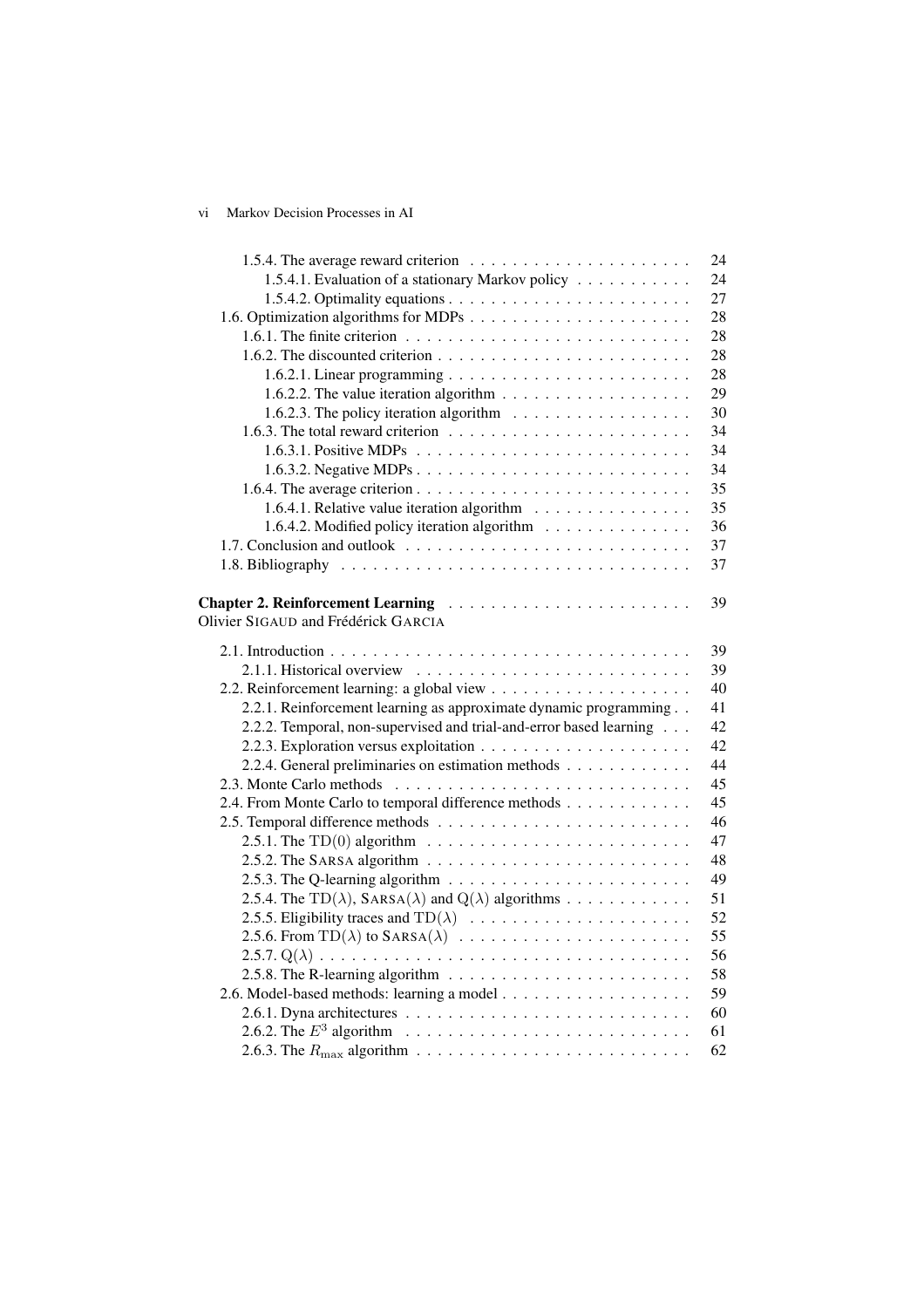|                                                                                  | 63  |
|----------------------------------------------------------------------------------|-----|
|                                                                                  | 63  |
| Chapter 3. Approximate Dynamic Programming                                       | 67  |
| Rémi MUNOS                                                                       |     |
|                                                                                  | 68  |
|                                                                                  | 70  |
| 3.2.1. Sample-based implementation and supervised learning                       | 71  |
| 3.2.2. Analysis of the AVI algorithm $\ldots \ldots \ldots \ldots \ldots \ldots$ | 73  |
|                                                                                  | 74  |
|                                                                                  | 77  |
| 3.3.1. Analysis in $L^{\infty}$ -norm of the API algorithm                       | 77  |
|                                                                                  | 79  |
| 3.3.3. Linear approximation and least-squares methods                            | 80  |
| 3.3.3.1. $TD(\lambda)$                                                           | 81  |
|                                                                                  | 82  |
| 3.3.3.3. Linear approximation of the state-action value function                 | 85  |
| 3.4. Direct minimization of the Bellman residual                                 | 87  |
| 3.5. Towards an analysis of dynamic programming in $L^p$ -norm                   | 88  |
| 3.5.1. Intuition of an $L^p$ analysis in dynamic programming                     | 89  |
|                                                                                  | 91  |
|                                                                                  | 93  |
|                                                                                  | 93  |
|                                                                                  |     |
| Chapter 4. Factored Markov Decision Processes                                    | 99  |
| Thomas DEGRIS and Olivier SIGAUD                                                 |     |
|                                                                                  | 99  |
|                                                                                  | 100 |
|                                                                                  | 100 |
|                                                                                  | 100 |
| 4.2.3. Decomposition and function-specific independence                          | 101 |
| 4.2.3.1. Transition function decomposition                                       | 102 |
| 4.2.3.2. Dynamic Bayesian networks in FMDPs                                      | 103 |
| 4.2.3.3. Factored model of the transition function in an FMDP                    | 104 |
| 4.2.3.4. Factored model of the reward function                                   | 105 |
|                                                                                  | 107 |
|                                                                                  | 108 |
| 4.3.1. Structured policy iteration and structured value iteration                | 108 |
|                                                                                  | 108 |
| 4.3.1.2. Representation of the transition function                               | 108 |
| 4.3.1.3. Representation of the reward function                                   | 110 |
|                                                                                  | 110 |
| 4.3.1.5. Representation of the value function                                    | 111 |
|                                                                                  | 112 |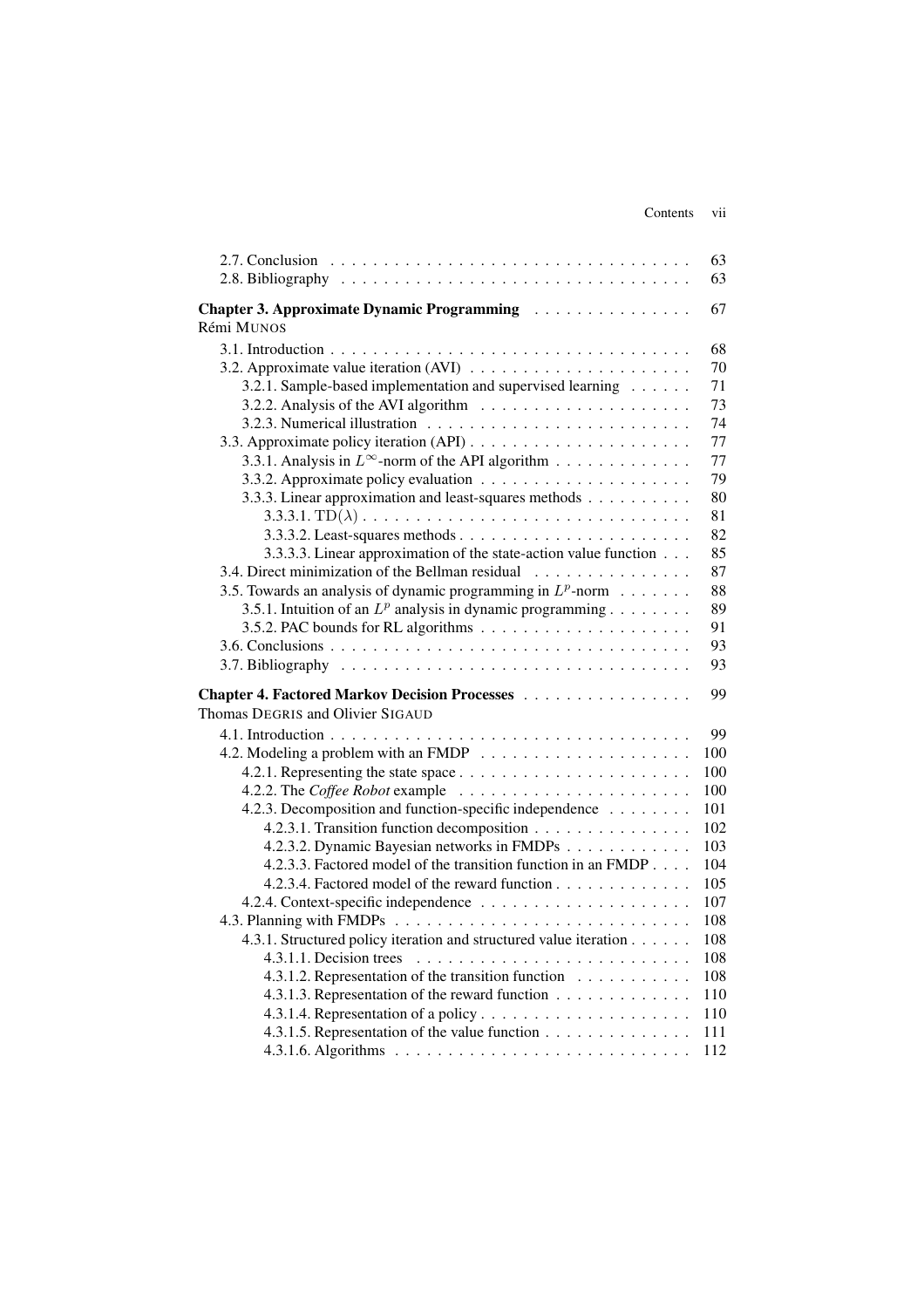# viii Markov Decision Processes in AI

| 4.3.2. SPUDD: stochastic planning using decision diagrams                             | 112 |
|---------------------------------------------------------------------------------------|-----|
| 4.3.2.1. Representing the functions of an FMDP with ADDs                              | 113 |
|                                                                                       | 114 |
| 4.3.3. Approximate linear programming in FMDPs                                        | 115 |
| 4.3.3.1. Representations $\ldots \ldots \ldots \ldots \ldots \ldots \ldots \ldots$    | 116 |
| 4.3.3.2. Representation of the transition function                                    | 116 |
| 4.3.3.3. Representation of the reward function                                        | 117 |
|                                                                                       | 118 |
| 4.3.3.5. Representation of the value function                                         | 119 |
|                                                                                       | 122 |
|                                                                                       | 122 |
|                                                                                       | 123 |
| <b>Olivier BUFFET</b>                                                                 | 127 |
|                                                                                       |     |
|                                                                                       | 128 |
|                                                                                       | 128 |
|                                                                                       | 129 |
| 5.2. Optimizing a parameterized policy with a gradient algorithm                      | 130 |
|                                                                                       | 130 |
| 5.2.1.1. First attempt to define a parameterized policy                               | 131 |
| 5.2.1.2. Example of definition of a parameterized policy $\ldots$                     | 131 |
|                                                                                       | 132 |
| 5.2.3. Gradient estimation of $f$ in an MDP, case of the finite                       |     |
|                                                                                       | 133 |
|                                                                                       | 133 |
| 5.2.3.2. Time horizon $T \dots \dots \dots \dots \dots \dots \dots \dots \dots \dots$ | 134 |
| 5.2.4. Extension to the infinite time horizon: discounted criterion,                  |     |
|                                                                                       | 137 |
|                                                                                       | 138 |
|                                                                                       | 138 |
| 5.2.4.3. Using a discount factor $\ldots \ldots \ldots \ldots \ldots \ldots$          | 139 |
|                                                                                       | 139 |
| 5.2.6. Continuous action spaces $\ldots \ldots \ldots \ldots \ldots \ldots \ldots$    | 141 |
|                                                                                       | 143 |
| 5.3.1. A gradient estimator using the $Q$ -values                                     | 143 |
| 5.3.2. Compatibility with an approximate value function                               | 144 |
|                                                                                       | 144 |
| 5.3.2.2. Compatibility of the approximators $\dots \dots \dots \dots$                 | 145 |
| 5.3.3. An actor-critic algorithm $\ldots \ldots \ldots \ldots \ldots \ldots \ldots$   | 146 |
|                                                                                       | 147 |
|                                                                                       | 150 |
|                                                                                       | 150 |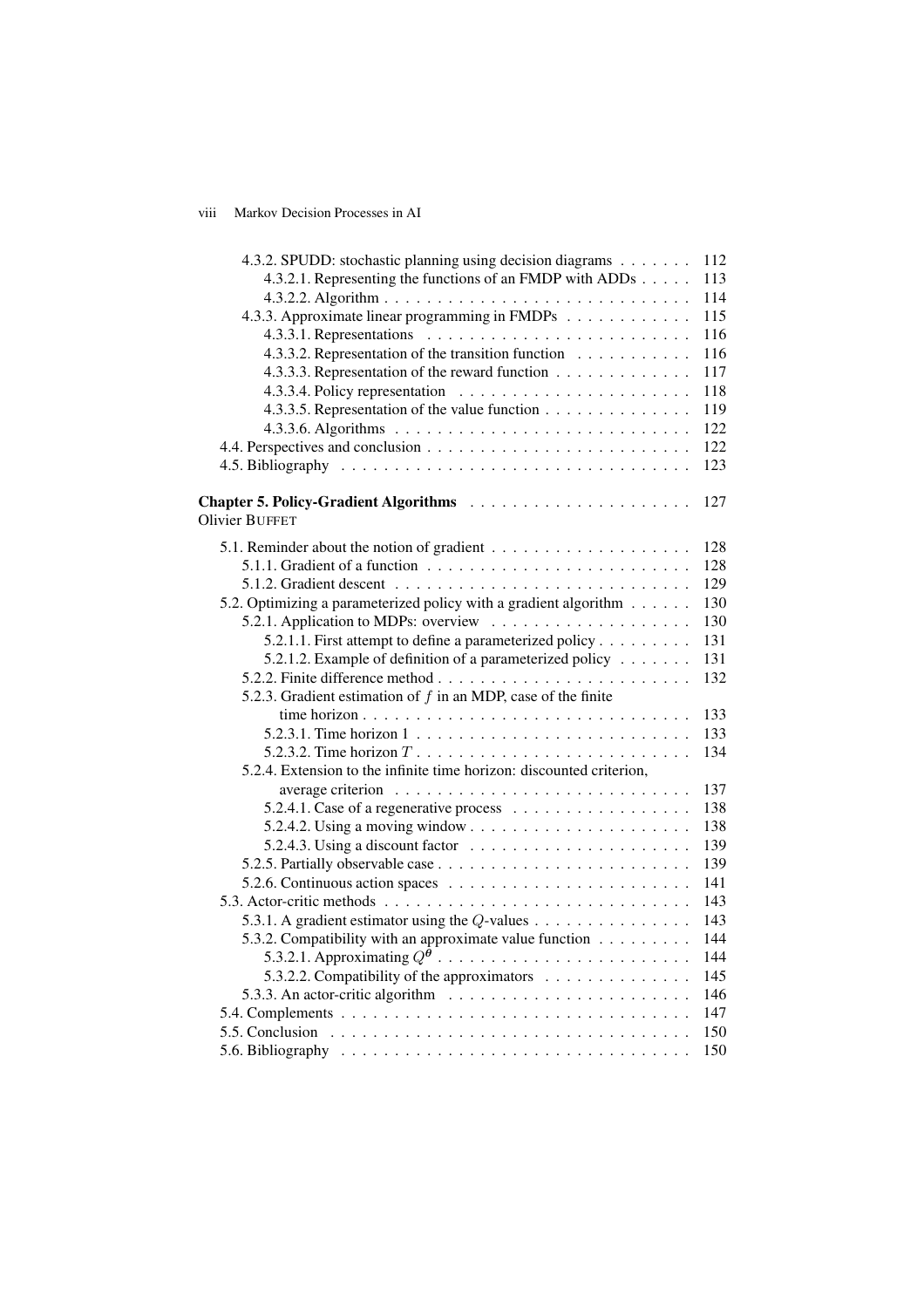|                                                                                            | 153 |
|--------------------------------------------------------------------------------------------|-----|
| Laurent PÉRET and Frédérick GARCIA                                                         |     |
|                                                                                            | 153 |
| $6.1.1$ . Exploiting time online $\ldots \ldots \ldots \ldots \ldots \ldots \ldots \ldots$ | 153 |
|                                                                                            | 154 |
|                                                                                            | 155 |
| 6.2.1. Offline algorithms, online algorithms                                               | 155 |
|                                                                                            | 155 |
| 6.2.2.1. Forward search over a reasoning horizon                                           | 156 |
|                                                                                            | 157 |
| 6.2.2.3. Complexity and efficiency of the forward search                                   | 157 |
| 6.2.3. Online heuristic search algorithms for MDPs                                         | 158 |
|                                                                                            | 158 |
|                                                                                            | 159 |
| 6.2.3.3. The $LAO^*$ algorithm $\ldots \ldots \ldots \ldots \ldots \ldots \ldots$          | 160 |
| 6.2.4. Kearns, Mansour and Ng's simulation-based algorithm                                 | 163 |
| 6.2.4.1. Complexity and convergence of Kearns et al.'s algorithm                           | 165 |
| 6.2.4.2. Efficiency and practical considerations                                           | 165 |
| 6.2.5. Tesauro and Galperin's rollout algorithm                                            | 165 |
| 6.2.5.1. Complexity and convergence of the rollout algorithm                               | 166 |
| 6.2.5.2. Efficiency of the rollout algorithm                                               | 166 |
|                                                                                            | 167 |
| 6.3.1. Error bounds and pathology of the forward search                                    | 168 |
| 6.3.1.1. Pathology of the simulation-based forward search                                  | 168 |
| 6.3.1.2. Searching for a good compromise between depth                                     |     |
|                                                                                            | 170 |
|                                                                                            | 170 |
| 6.3.2.1. Multi-armed bandits and exploration in MDPs                                       | 171 |
|                                                                                            | 173 |
| 6.3.3.1. Global sampling error estimation                                                  | 174 |
| 6.3.3.2. Organizing the search in successive trajectories $\dots \dots$                    | 175 |
| 6.3.3.3. Convergence and practical considerations                                          | 176 |
|                                                                                            | 178 |
|                                                                                            | 178 |
| 6.3.4.2. Iterative allocation of simulations $\dots \dots \dots \dots \dots$               | 179 |
|                                                                                            | 180 |
|                                                                                            | 180 |
|                                                                                            | 185 |
| <b>Chapter 7. Partially Observable Markov Decision Processes</b><br>$\cdots$               | 187 |
| Alain DUTECH and Bruno SCHERRER                                                            |     |
|                                                                                            | 188 |
|                                                                                            | 188 |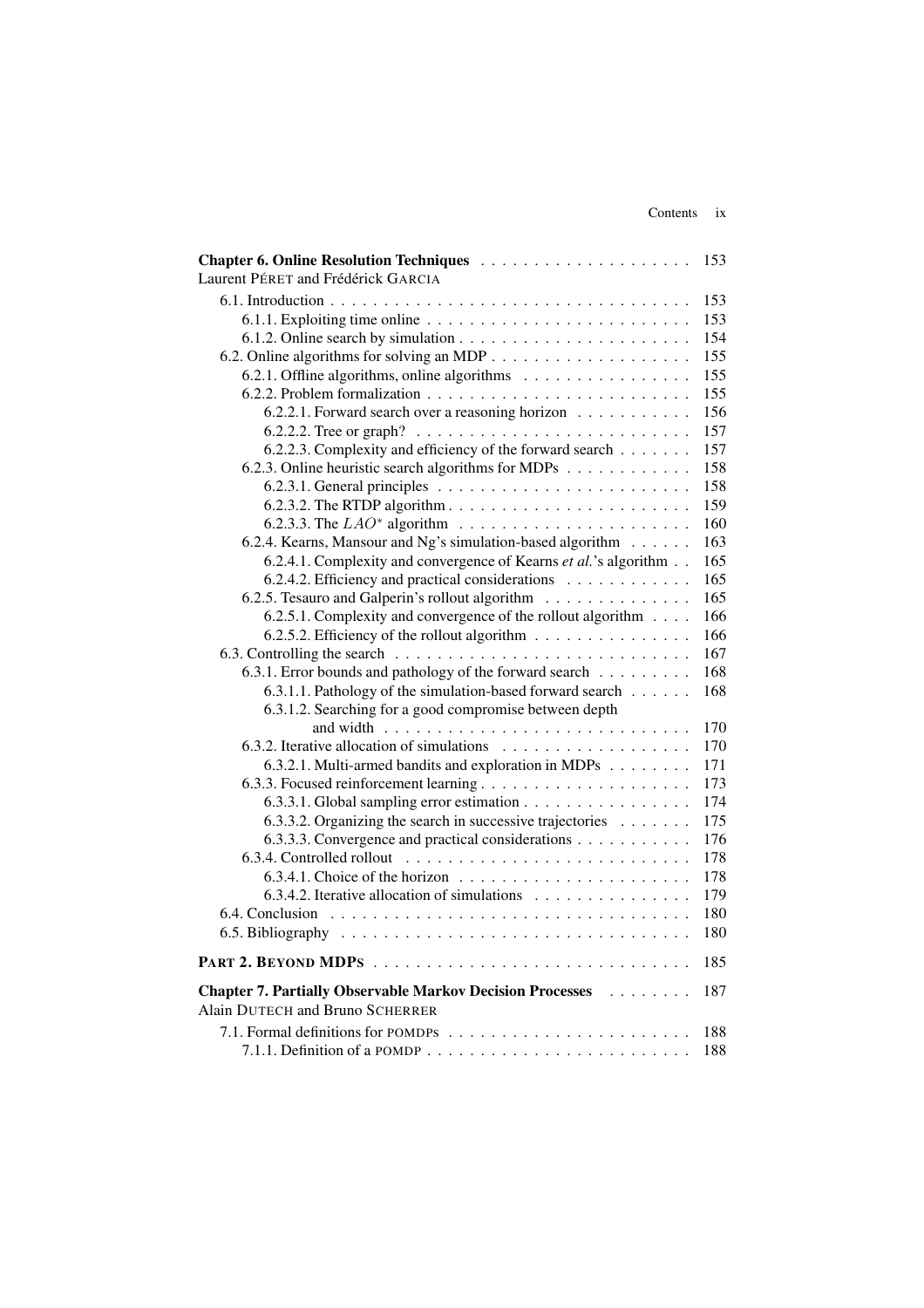# x Markov Decision Processes in AI

|                                                                                          | 189 |
|------------------------------------------------------------------------------------------|-----|
|                                                                                          | 190 |
|                                                                                          | 190 |
|                                                                                          | 191 |
|                                                                                          | 191 |
|                                                                                          | 191 |
|                                                                                          | 193 |
|                                                                                          | 195 |
| 7.2. Non-Markovian problems: incomplete information                                      | 196 |
|                                                                                          | 196 |
|                                                                                          | 197 |
|                                                                                          | 197 |
|                                                                                          | 198 |
| 7.2.2.3. Convergence of adapted algorithms                                               | 199 |
| 7.2.3. Adapted algorithms and adapted average reward criterion                           | 201 |
| 7.3. Computation of an exact policy on information states                                | 202 |
| 7.3.1. The general case $\ldots \ldots \ldots \ldots \ldots \ldots \ldots \ldots \ldots$ | 202 |
|                                                                                          | 202 |
|                                                                                          | 203 |
| 7.3.2. Belief states and piecewise linear value function                                 | 203 |
| 7.3.2.1. Choice of the $\theta$ vectors                                                  | 206 |
|                                                                                          | 207 |
|                                                                                          | 207 |
| 7.4.1. Steps for the dynamic programming operator                                        | 207 |
| 7.4.2. A parsimonious representation of $V_1, \ldots, \ldots, \ldots, \ldots, \ldots$    | 210 |
|                                                                                          | 210 |
|                                                                                          | 212 |
|                                                                                          | 213 |
|                                                                                          | 213 |
| 7.4.2.5. Choice of a vector for a belief state                                           | 215 |
|                                                                                          | 216 |
| 7.4.3.1. Neighborhood of a vector $\ldots \ldots \ldots \ldots \ldots \ldots$            | 216 |
| 7.4.3.2. The algorithm $\ldots \ldots \ldots \ldots \ldots \ldots \ldots \ldots$         | 218 |
|                                                                                          | 219 |
|                                                                                          | 219 |
|                                                                                          | 220 |
|                                                                                          | 222 |
|                                                                                          | 223 |
|                                                                                          | 225 |
|                                                                                          | 229 |
| Andriy BURKOV, Laëtitia MATIGNON and Brahim CHAIB-DRAA                                   |     |
|                                                                                          | 229 |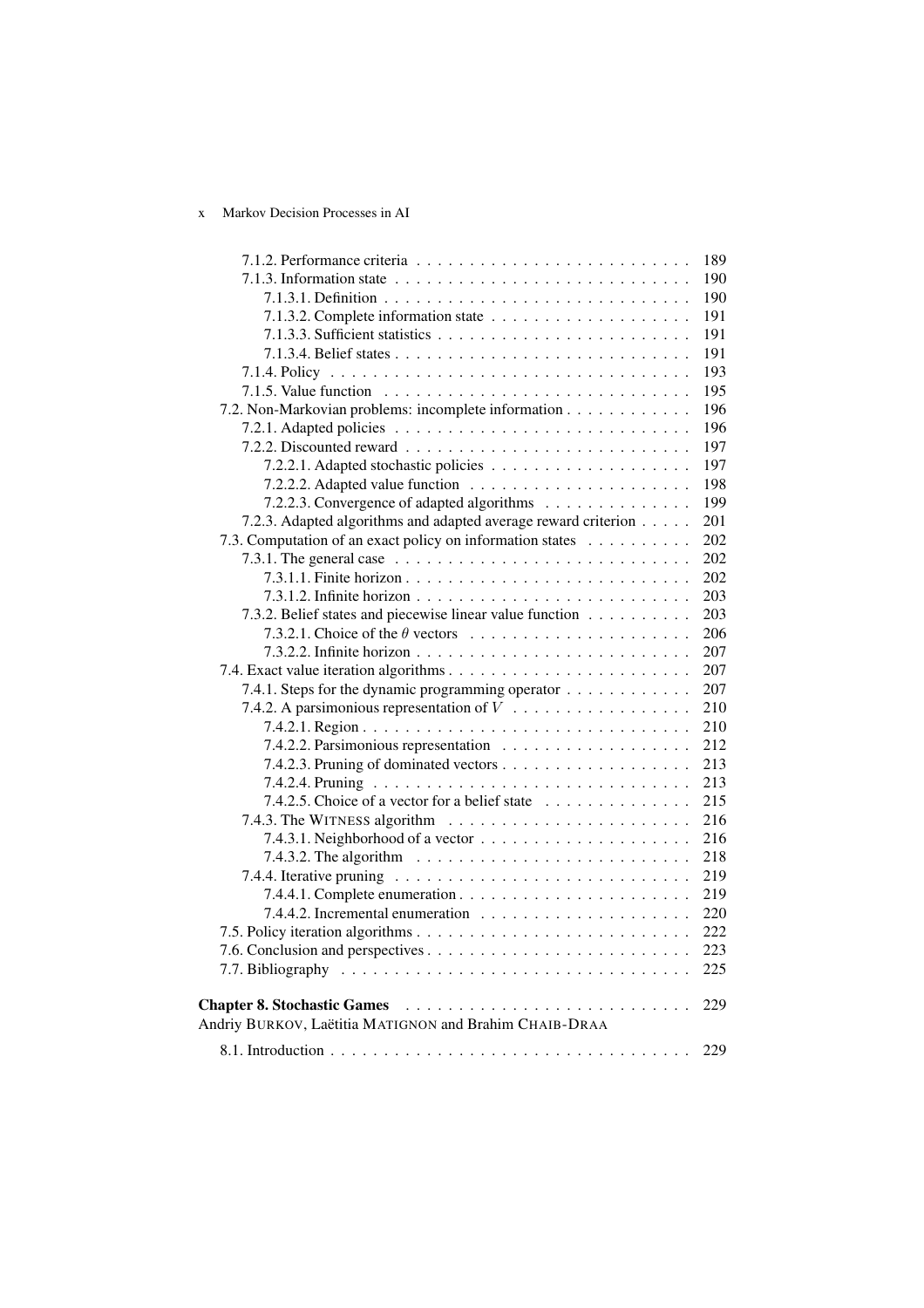### Contents xi

|                                                                              | 230 |
|------------------------------------------------------------------------------|-----|
|                                                                              | 230 |
| 8.2.1.1. Criteria distinguishing different forms of games                    | 230 |
| 8.2.2. Static games of complete information                                  | 232 |
| 8.2.2.1. Games in strategic form, pure strategy, mixed strategy              | 232 |
|                                                                              | 234 |
| 8.2.2.3. Equilibrium in dominating strategies                                | 236 |
|                                                                              | 238 |
| 8.2.3. Dynamic games of complete information                                 | 240 |
| 8.2.3.1. Games in extensive form with perfect information                    | 241 |
|                                                                              | 243 |
|                                                                              | 245 |
| 8.3.1. Definition and equilibrium of a stochastic game                       | 246 |
|                                                                              | 248 |
|                                                                              | 249 |
| 8.3.2.2. Game model unavailable, $A_{-i}$ observed, equilibrium              |     |
|                                                                              | 252 |
| 8.3.2.3. Game model unavailable, $A_{-i}$ observed, opponent                 |     |
|                                                                              | 254 |
| 8.3.2.4. Game model unavailable, $A_{-i}$ not observed                       | 256 |
| 8.3.3. Complexity and scalability of multi-agent learning algorithms         | 262 |
| 8.3.4. Beyond the search for an equilibrium                                  | 264 |
|                                                                              | 264 |
|                                                                              | 265 |
|                                                                              | 267 |
|                                                                              | 267 |
|                                                                              | 269 |
|                                                                              | 270 |
|                                                                              |     |
|                                                                              | 277 |
| Aurélie BEYNIER, François CHARPILLET, Daniel SZER and                        |     |
| Abdel-Illah MOUADDIB                                                         |     |
|                                                                              | 277 |
|                                                                              | 278 |
|                                                                              | 279 |
| 9.4. Decentralized control and local observability                           | 280 |
| 9.4.1. Decentralized Markov decision processes                               | 281 |
| 9.4.2. Multiagent team decision problems                                     | 283 |
|                                                                              | 285 |
|                                                                              | 285 |
| 9.5.1. Transition and observation independence                               | 285 |
|                                                                              | 287 |
| 9.5.3. DEC-MDPs with constraints $\ldots \ldots \ldots \ldots \ldots \ldots$ | 288 |
|                                                                              |     |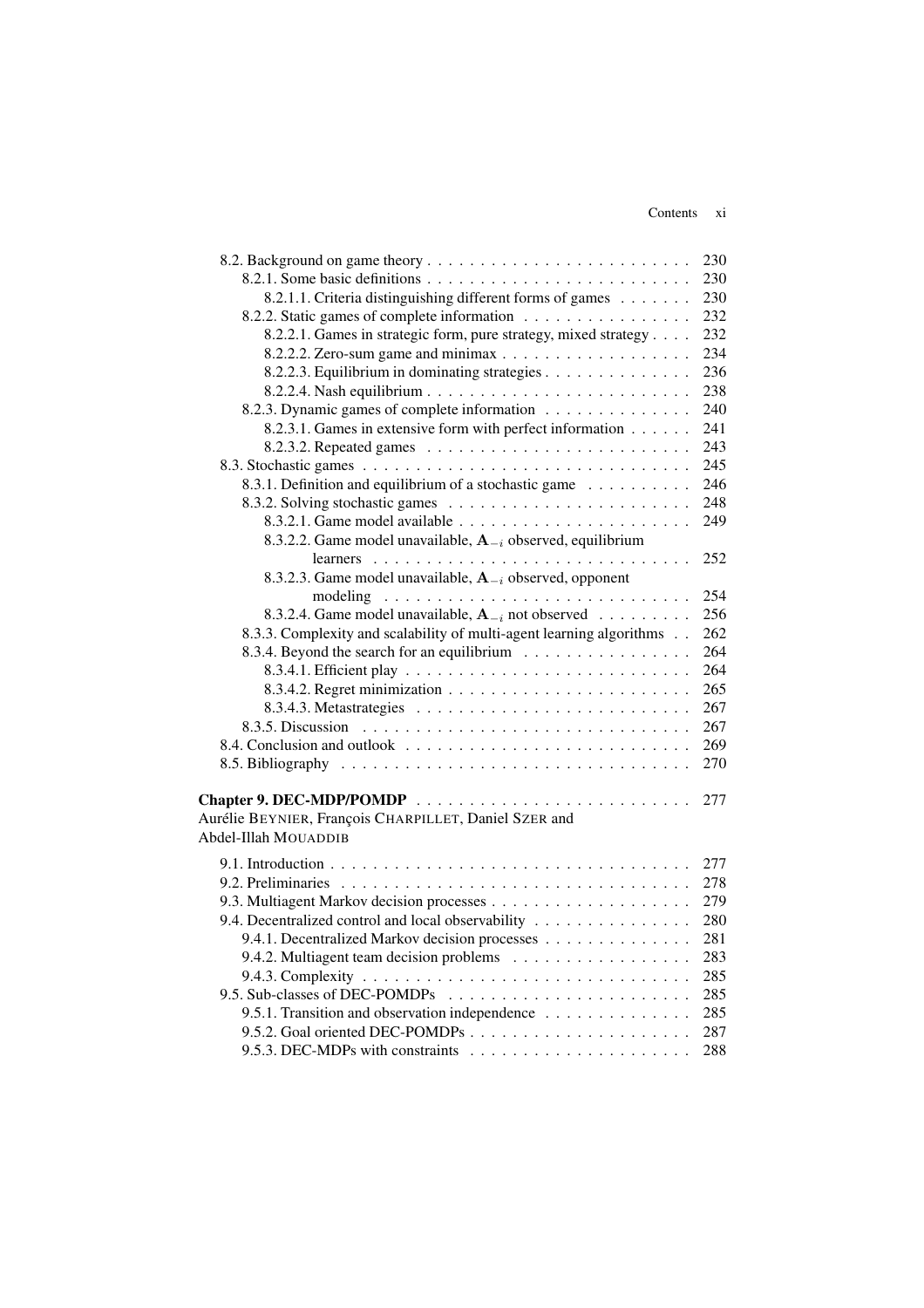# xii Markov Decision Processes in AI

|                                                                                                    | 289        |
|----------------------------------------------------------------------------------------------------|------------|
| 9.5.3.2. Opportunity-cost DEC-MDPs                                                                 | 289        |
|                                                                                                    | 289        |
| 9.5.3.4. The OC-DEC-MDP model $\ldots \ldots \ldots \ldots \ldots \ldots$                          | 290        |
| 9.5.4. Communication and DEC-POMDPs                                                                | 292        |
| 9.5.4.1. DEC-POMDPs with communication                                                             | 293        |
|                                                                                                    | 294        |
| 9.5.4.3. Discussion $\ldots \ldots \ldots \ldots \ldots \ldots \ldots \ldots \ldots$               | 294        |
|                                                                                                    | 295        |
|                                                                                                    | 296        |
| 9.6.1.1. Dynamic programming for DEC-POMDPs                                                        | 296        |
| 9.6.1.2. Heuristic search for DEC-POMDPs                                                           | 299        |
| 9.6.1.3. Optimal algorithms for sub-classes of DEC-POMDPs                                          | 303        |
|                                                                                                    | 303        |
| 9.6.2.1. Heuristics and approximate dynamic programming                                            | 304        |
|                                                                                                    | 305        |
|                                                                                                    | 305        |
| 9.6.2.4. Gradient descent for policy search                                                        | 307        |
|                                                                                                    | 307        |
| 9.6.2.6. Heuristics for communicating agents                                                       | 308        |
| 9.6.2.7. Approximate solutions for OC-DEC-MDPs                                                     | 308        |
| 9.7. Applicative scenario: multirobot exploration                                                  | 310        |
|                                                                                                    | 312        |
|                                                                                                    | 313        |
| <b>Chapter 10. Non-Standard Criteria</b>                                                           | 319        |
| Matthieu BOUSSARD, Maroua BOUZID, Abdel-Illah MOUADDIB,                                            |            |
| Régis SABBADIN and Paul WENG                                                                       |            |
|                                                                                                    |            |
|                                                                                                    | 319<br>320 |
|                                                                                                    | 321        |
|                                                                                                    | 322        |
| 10.2.2.1. Operators for multicriteria decision-making                                              | 323        |
|                                                                                                    | 327        |
|                                                                                                    | 329        |
|                                                                                                    | 330        |
| 10.4.1. Possibilistic counterpart of expected utility<br>10.4.2. Possibilistic dynamic programming | 333        |
|                                                                                                    | 333        |
|                                                                                                    | 334        |
|                                                                                                    | 338        |
|                                                                                                    |            |
|                                                                                                    | 338<br>339 |
| 10.4.3.1. Possibilistic reinforcement learning                                                     |            |
| 10.4.3.2. Possibilistic partially observable MDPs                                                  | 340        |
| 10.4.3.3. Possibilistic influence diagrams (PID) $\ldots$                                          | 342        |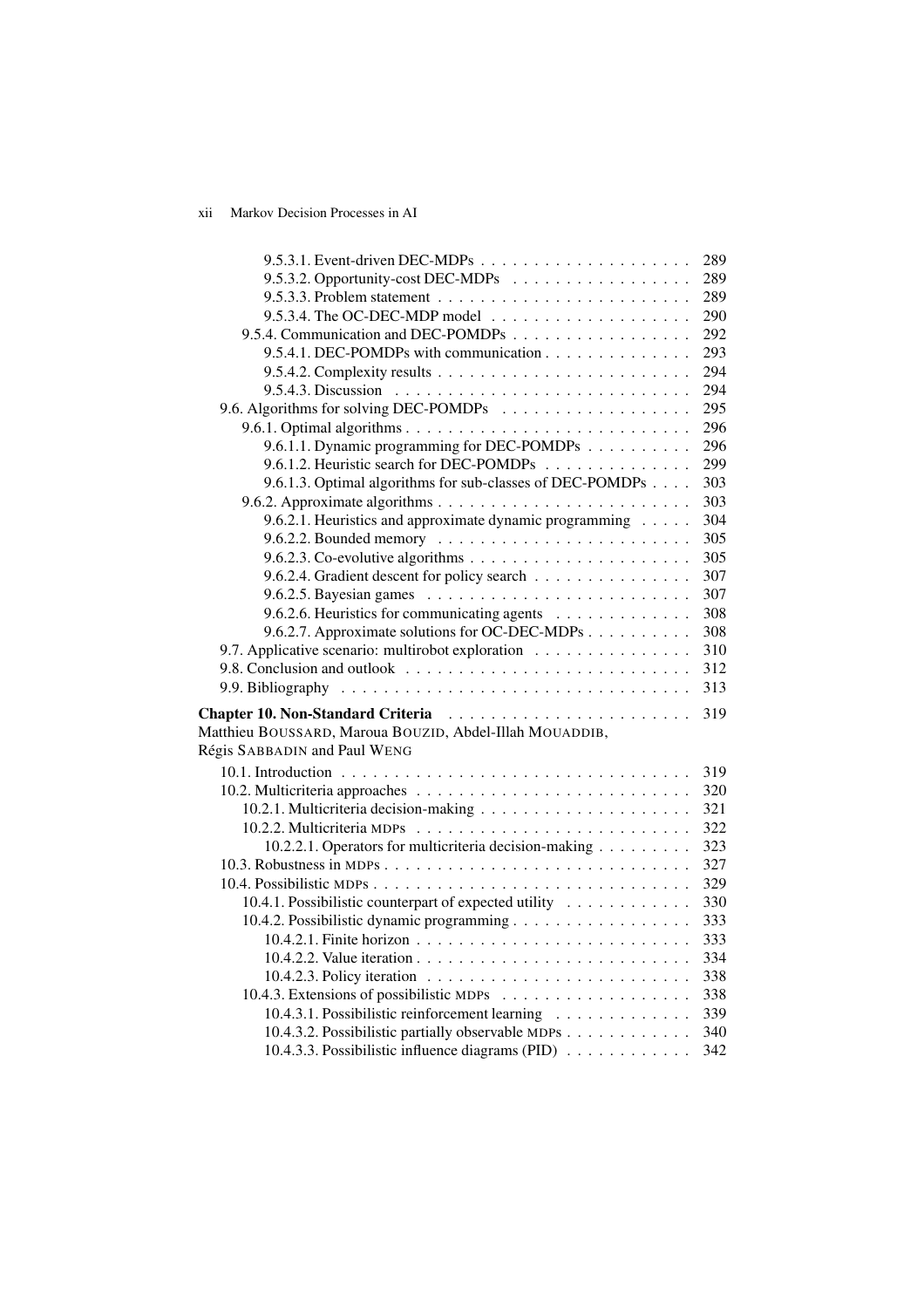#### Contents xiii

|                                                                                             | 342 |
|---------------------------------------------------------------------------------------------|-----|
|                                                                                             | 343 |
|                                                                                             | 343 |
|                                                                                             | 344 |
|                                                                                             | 345 |
|                                                                                             | 345 |
| 10.5.3. Value function of a policy $\ldots \ldots \ldots \ldots \ldots \ldots \ldots$       | 347 |
|                                                                                             | 348 |
|                                                                                             | 349 |
| 10.5.5.1. Probabilistic multicriteria AMDP                                                  | 349 |
| 10.5.5.2. Possibilistic multicriteria AMDPs                                                 | 350 |
| 10.5.5.3. AMDPs whose rewards are non-decreasing functions                                  | 351 |
|                                                                                             | 354 |
|                                                                                             | 355 |
|                                                                                             |     |
|                                                                                             | 361 |
|                                                                                             |     |
| Chapter 11. Online Learning for Micro-Object Manipulation                                   | 363 |
| <b>Guillaume LAURENT</b>                                                                    |     |
|                                                                                             | 363 |
|                                                                                             | 364 |
|                                                                                             | 364 |
| 11.2.1. Micro-positioning by pushing $\ldots \ldots \ldots \ldots \ldots \ldots$            | 365 |
|                                                                                             |     |
|                                                                                             | 366 |
| 11.2.4. Representation of the manipulation task as an MDP                                   | 366 |
| 11.2.4.1. Definition of the state space $\dots \dots \dots \dots \dots \dots$               | 366 |
| 11.2.4.2. Definition of the action space $\ldots \ldots \ldots \ldots \ldots \ldots$        | 367 |
| 11.2.4.3. Definition of the reward function                                                 | 367 |
|                                                                                             | 367 |
| 11.3. Choice of the reinforcement learning algorithm                                        | 367 |
|                                                                                             | 367 |
|                                                                                             | 368 |
|                                                                                             | 370 |
| 11.4.1. Experimental setup $\ldots \ldots \ldots \ldots \ldots \ldots \ldots \ldots \ldots$ | 370 |
|                                                                                             | 370 |
|                                                                                             | 373 |
|                                                                                             | 373 |
|                                                                                             |     |
|                                                                                             | 375 |
| <b>Iadine CHADÈS</b>                                                                        |     |
|                                                                                             | 375 |
| 12.2. When to protect, survey or surrender cryptic endangered species                       | 376 |
| 12.2.1. Surveying and managing the Sumatran tiger                                           | 376 |
|                                                                                             |     |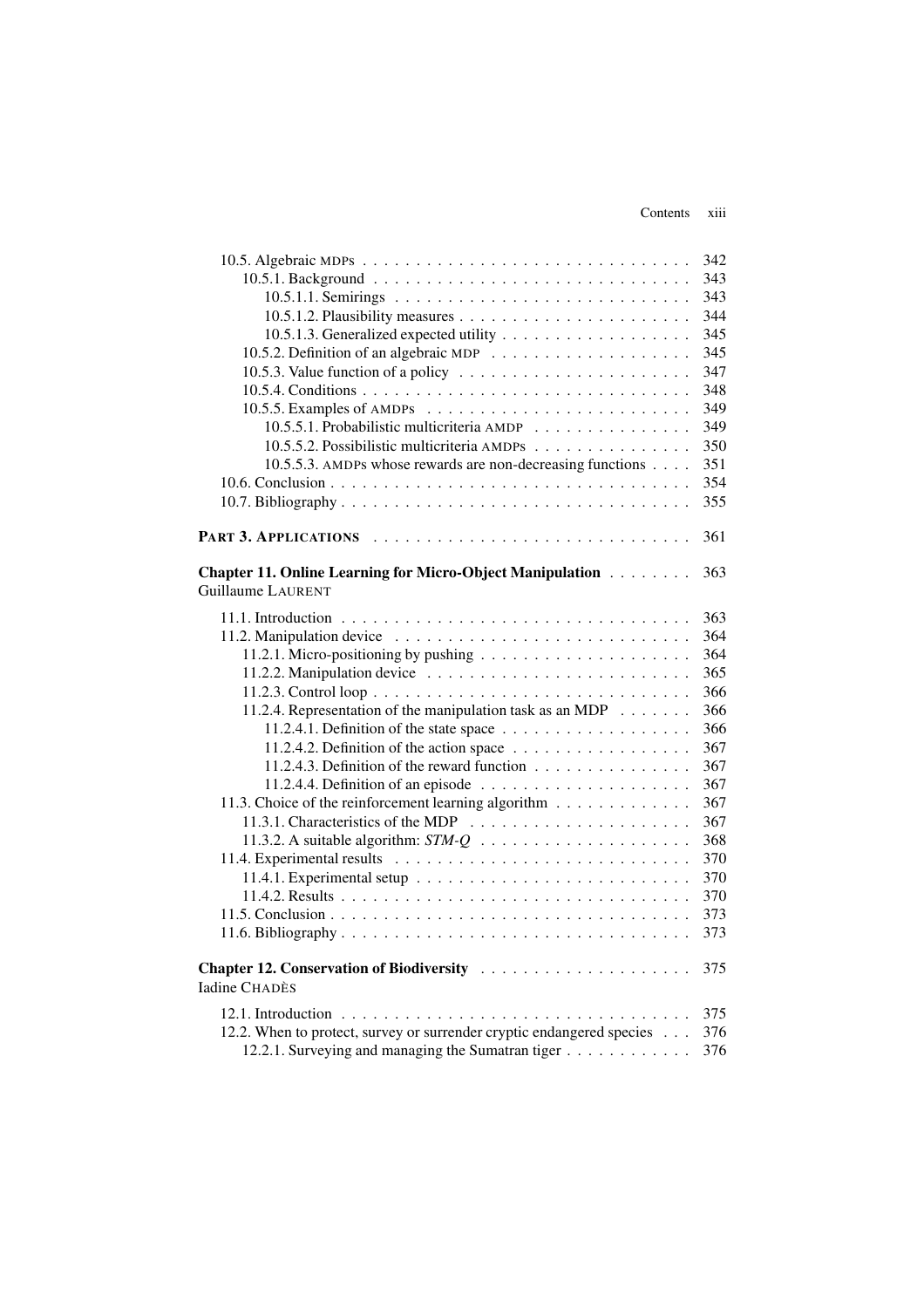# xiv Markov Decision Processes in AI

|                                                                                                                | 377 |
|----------------------------------------------------------------------------------------------------------------|-----|
|                                                                                                                | 377 |
| 12.2.4. Extension to more than one population                                                                  | 379 |
|                                                                                                                | 381 |
| 12.3.1. Abalone and sea otters: two endangered species                                                         | 381 |
|                                                                                                                | 382 |
| 12.3.2.1. Population dynamics of abalone                                                                       | 382 |
|                                                                                                                | 383 |
|                                                                                                                | 384 |
|                                                                                                                | 385 |
| 12.3.2.5. Interaction between sea otters and abalone                                                           | 386 |
| 12.3.2.6. Multicriteria objective and reward function                                                          | 386 |
|                                                                                                                | 387 |
|                                                                                                                | 387 |
| 12.3.4.1. Scenario 1: sea otter reintroduction and anti-poaching                                               |     |
|                                                                                                                | 387 |
| 12.3.4.2. Scenario 2: control of sea otters                                                                    | 389 |
| 12.3.4.3. Scenario 3: combined action of sea otter control and                                                 |     |
|                                                                                                                | 389 |
|                                                                                                                | 389 |
| 12.4. Other applications in conservation biology and discussions                                               | 391 |
|                                                                                                                | 392 |
|                                                                                                                |     |
| <b>Chapter 13. Autonomous Helicopter Searching for a Landing Area</b>                                          |     |
| in an Uncertain Environment (and all and all and all and all and all and all and all and all and all and all a | 395 |
| Patrick FABIANI and Florent TEICHTEIL-KÖNIGSBUCH                                                               |     |
|                                                                                                                | 395 |
|                                                                                                                | 397 |
|                                                                                                                | 398 |
|                                                                                                                | 399 |
|                                                                                                                | 400 |
|                                                                                                                | 400 |
| 13.2.5. Formalization of the decision problem                                                                  | 401 |
| 13.3. Embedded control and decision architecture                                                               | 401 |
|                                                                                                                | 401 |
| 13.3.2. Multi-thread planning triggered by the supervisor                                                      | 403 |
|                                                                                                                | 403 |
|                                                                                                                | 404 |
| 13.4. Incremental stochastic dynamic programming                                                               | 404 |
| 13.4.1. Obtaining the initial safe policy quickly                                                              | 405 |
| 13.4.2. Generating the sub-space of reachable states                                                           | 405 |
|                                                                                                                | 406 |
|                                                                                                                |     |
| 13.4.4. Launching local replanning processes                                                                   | 407 |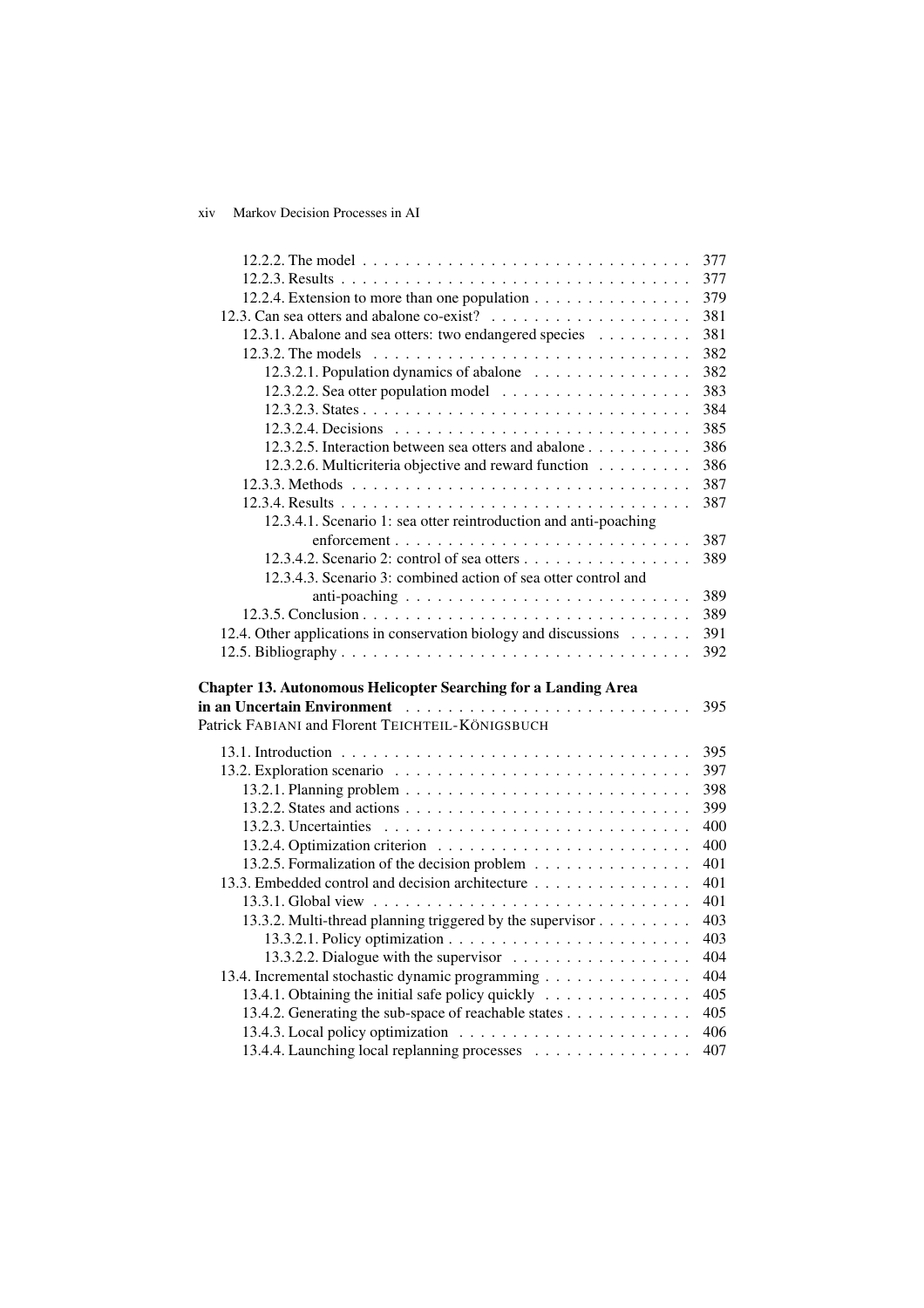|                                                                                                   | 407 |
|---------------------------------------------------------------------------------------------------|-----|
|                                                                                                   | 410 |
|                                                                                                   | 410 |
| <b>Chapter 14. Resource Consumption Control for an Autonomous Robot</b>                           | 413 |
| Simon LE GLOANNEC and Abdel-Illah MOUADDIB                                                        |     |
|                                                                                                   | 414 |
|                                                                                                   | 415 |
|                                                                                                   | 416 |
|                                                                                                   | 416 |
|                                                                                                   | 417 |
|                                                                                                   | 418 |
|                                                                                                   | 418 |
|                                                                                                   | 418 |
|                                                                                                   | 419 |
|                                                                                                   | 419 |
|                                                                                                   | 419 |
|                                                                                                   | 422 |
|                                                                                                   | 423 |
|                                                                                                   | 423 |
| Sylvie THIÉBAUX and Olivier BUFFET                                                                | 425 |
| 15.1. Operations planning $\ldots \ldots \ldots \ldots \ldots \ldots \ldots \ldots \ldots \ldots$ | 425 |
|                                                                                                   | 425 |
|                                                                                                   | 426 |
|                                                                                                   | 427 |
|                                                                                                   | 428 |
| 15.1.2.1. Planning problem, operations                                                            | 429 |
|                                                                                                   | 431 |
| 15.1.2.3. Decision epochs, states, plans                                                          | 432 |
|                                                                                                   | 432 |
|                                                                                                   | 433 |
|                                                                                                   | 433 |
|                                                                                                   | 433 |
|                                                                                                   | 434 |
|                                                                                                   | 435 |
|                                                                                                   | 435 |
|                                                                                                   | 435 |
| 15.2.2.3. Reduction of the number of updates                                                      | 436 |
|                                                                                                   | 436 |
| 15.2.2.5. Algorithms with upper bounds                                                            | 437 |